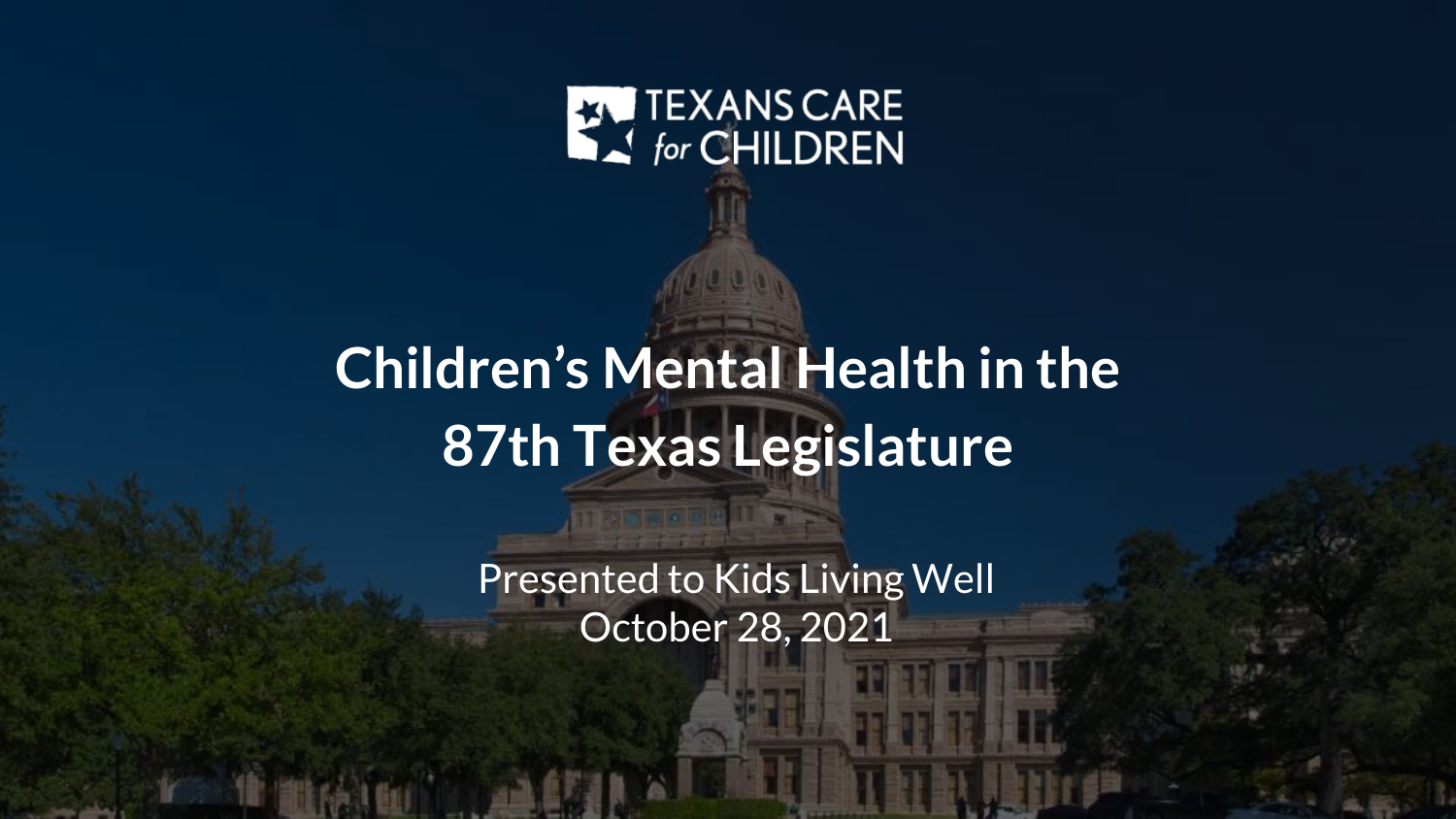

**We drive policy change to improve the lives of Texas children today for a stronger Texas tomorrow.**

**Child Health Child Protection Mental Health Early Childhood Youth Justice**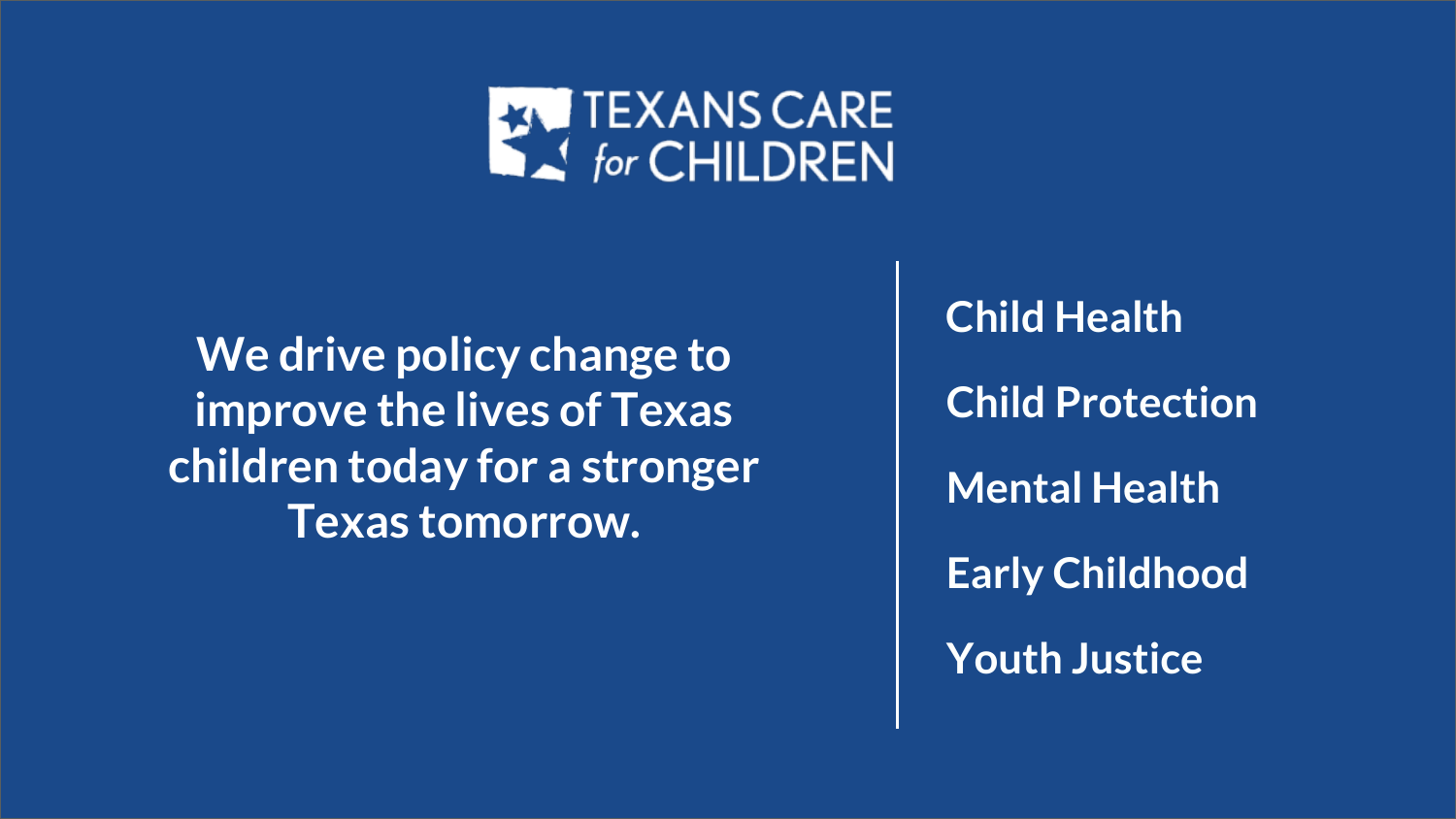

- **❖ Legislative Decisions**
- ❖ School District Requirements Related to Mental Health
- State Agency Activities Related to School Mental Health

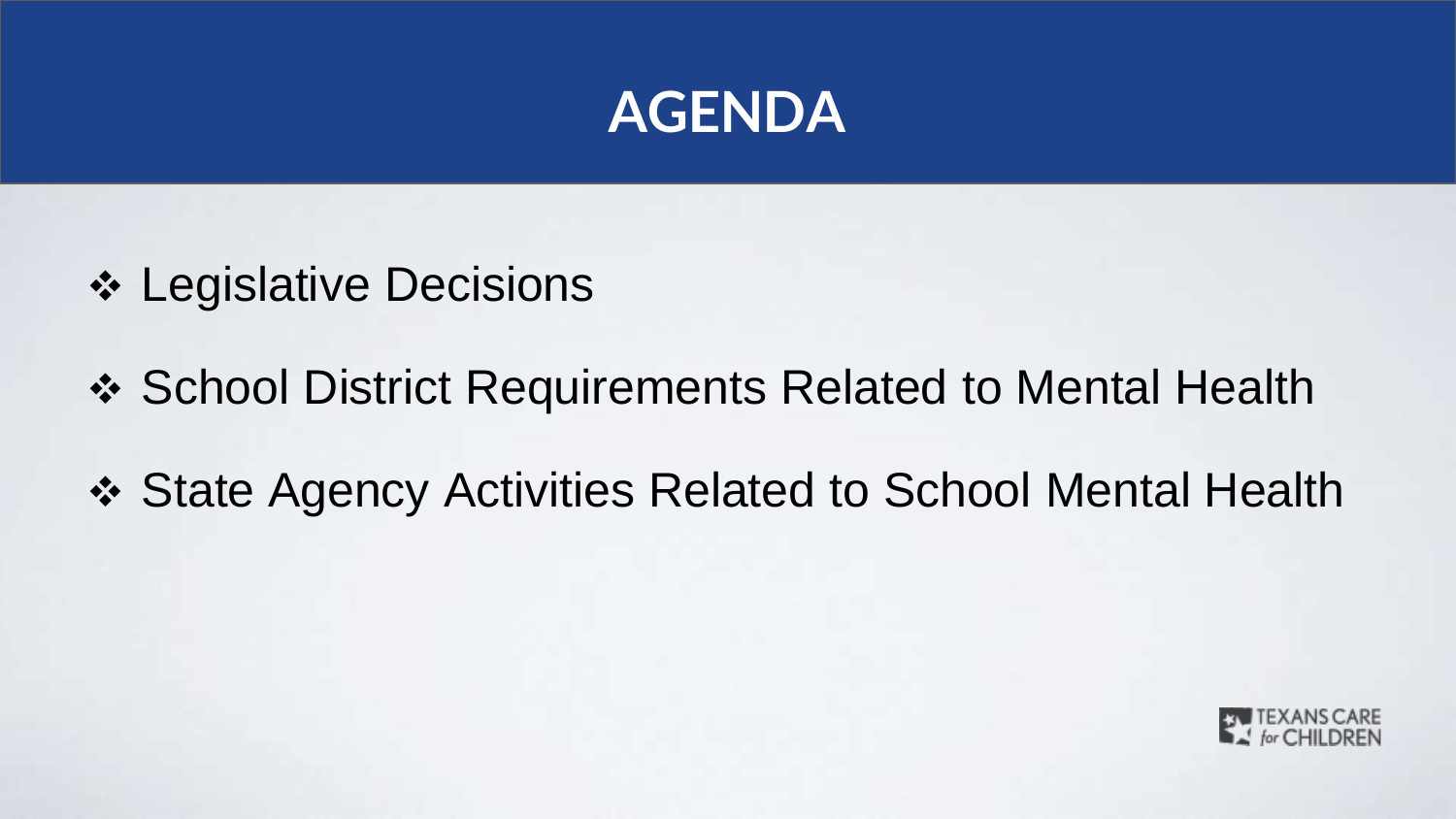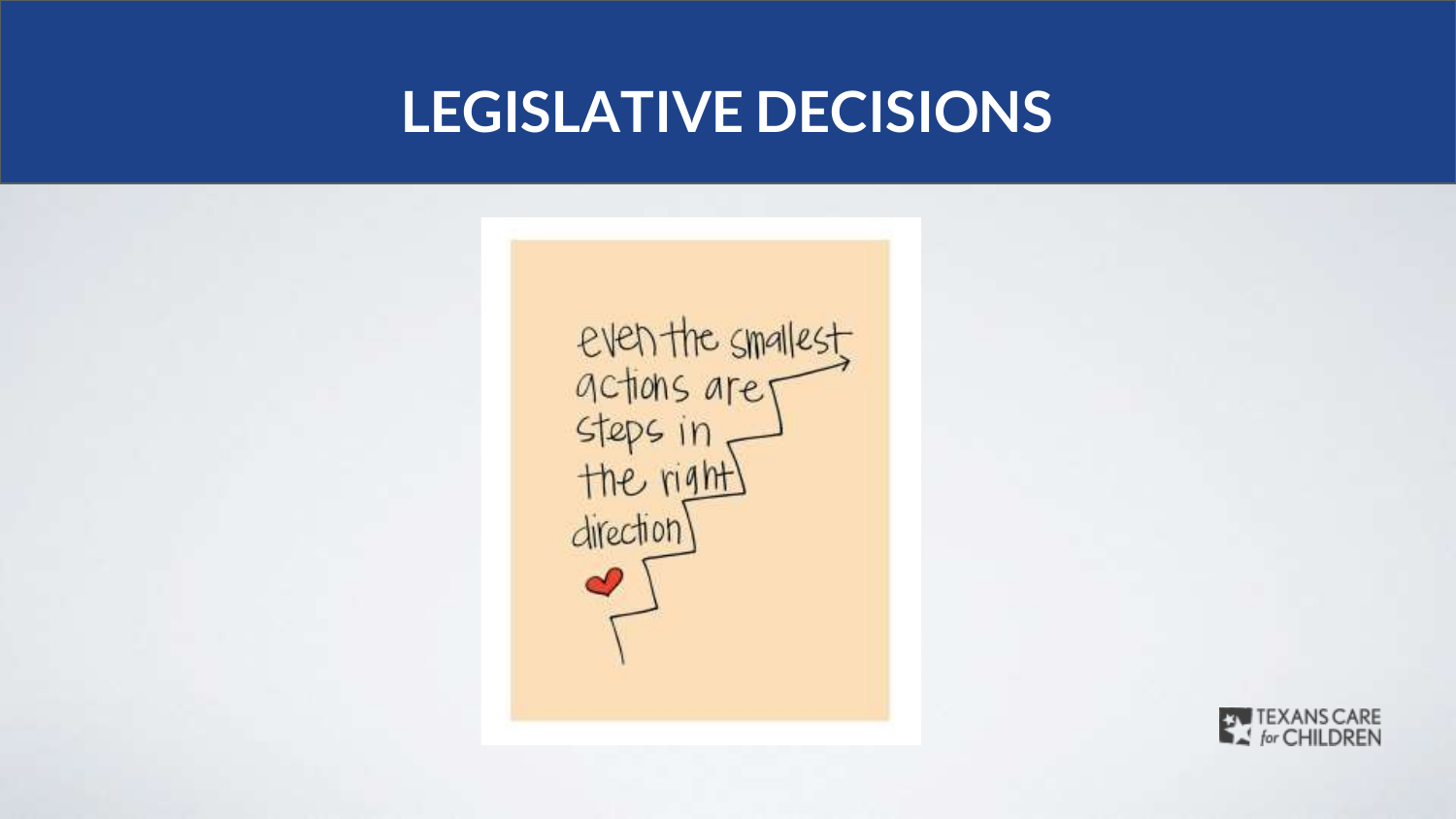#### **Health Coverage**

- Extended continuous eligibility for children's Medicaid from 6 to 12 months (HB 2658)
- Extended continuous health care coverage for young adults aging out of foster care (SB 1059)
- Extended Medicaid coverage for new moms from 2 months to 6 months (HB 133)

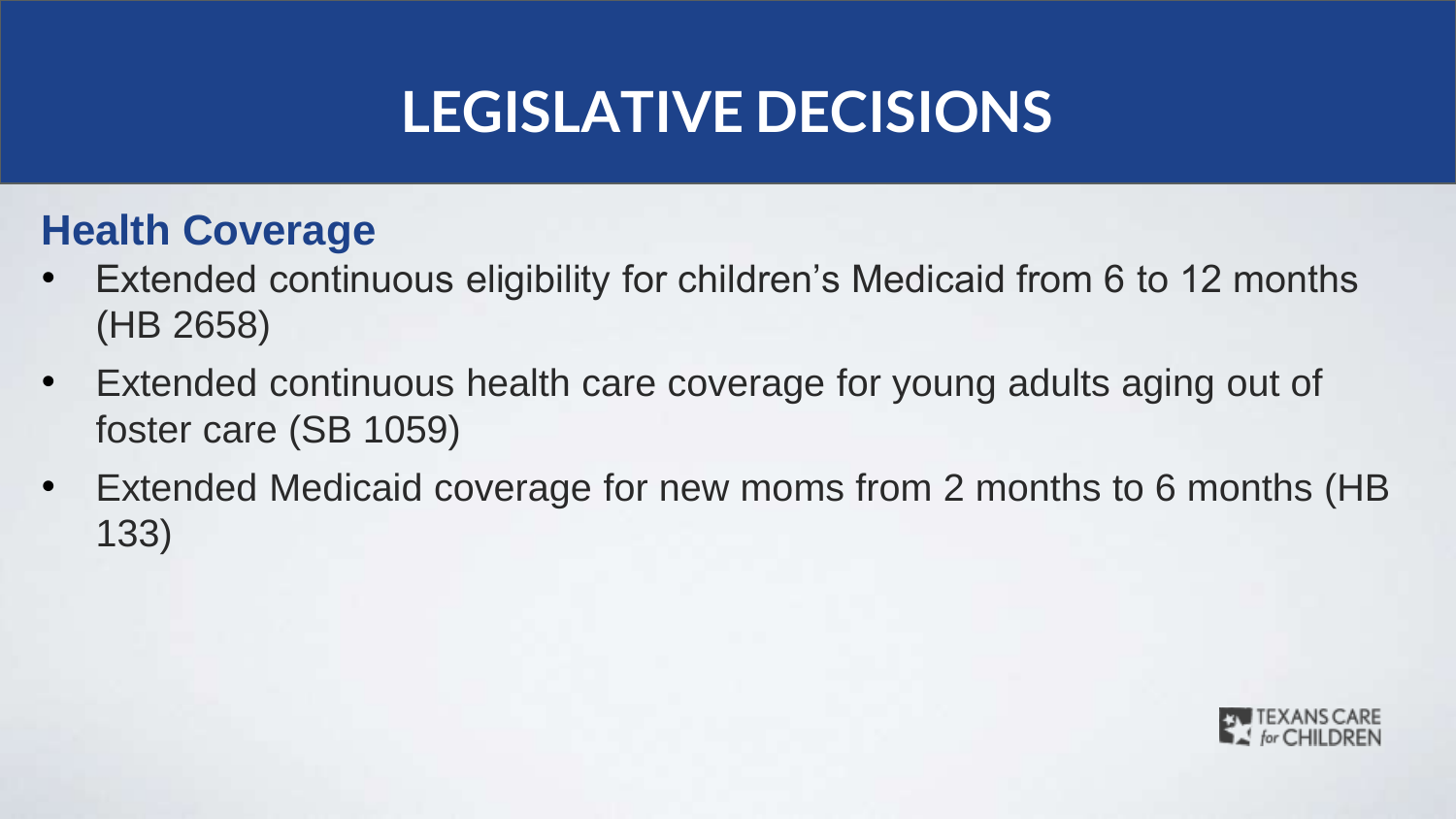#### **Increased funding for Texas Child Mental Health Services Consortium projects:**

- Child Psychiatry Access Network (CPAN) provides telehealth-based consultation and training to primary care providers
- Texas Child Health Access Through Telemedicine (TCHATT) program provides in-school behavioral telehealth care to at-risk children and adolescents
- Community Psychiatry Workforce Expansion (CPWE) and Child and Adolescent Psychiatric (CAP) Fellowships

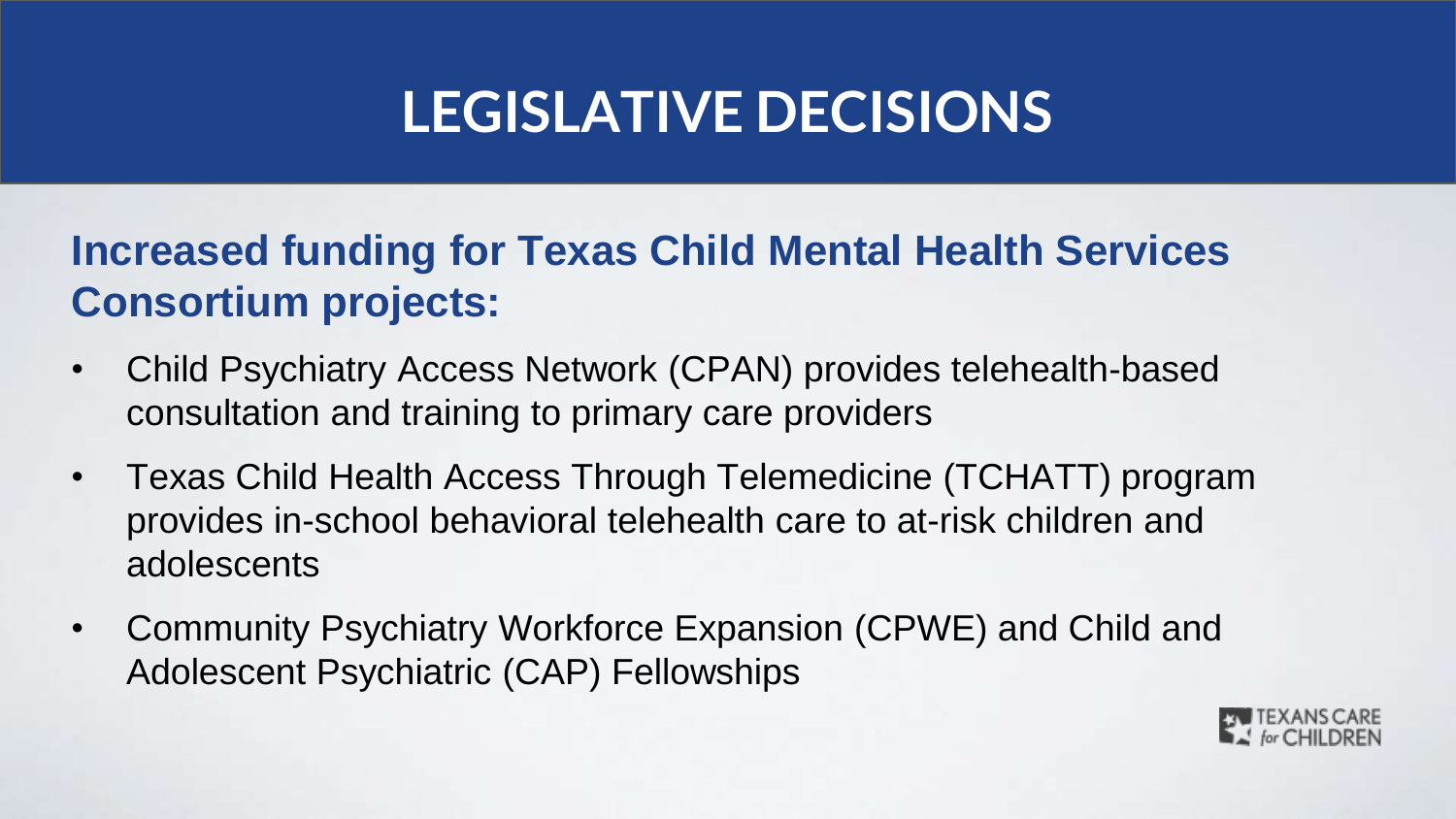#### **School Counselors**

80 percent of school counselors' time is to be spent on duties included in the comprehensive school counseling program (SB 179)

#### **Social Emotional Learning and Character Education Programs**

- Districts can use their Compensatory Education Allotment funds to help students develop social and emotional skills (HB 1525)
- Districts are required to integrate social and emotional skills into character education programs (SB 123)

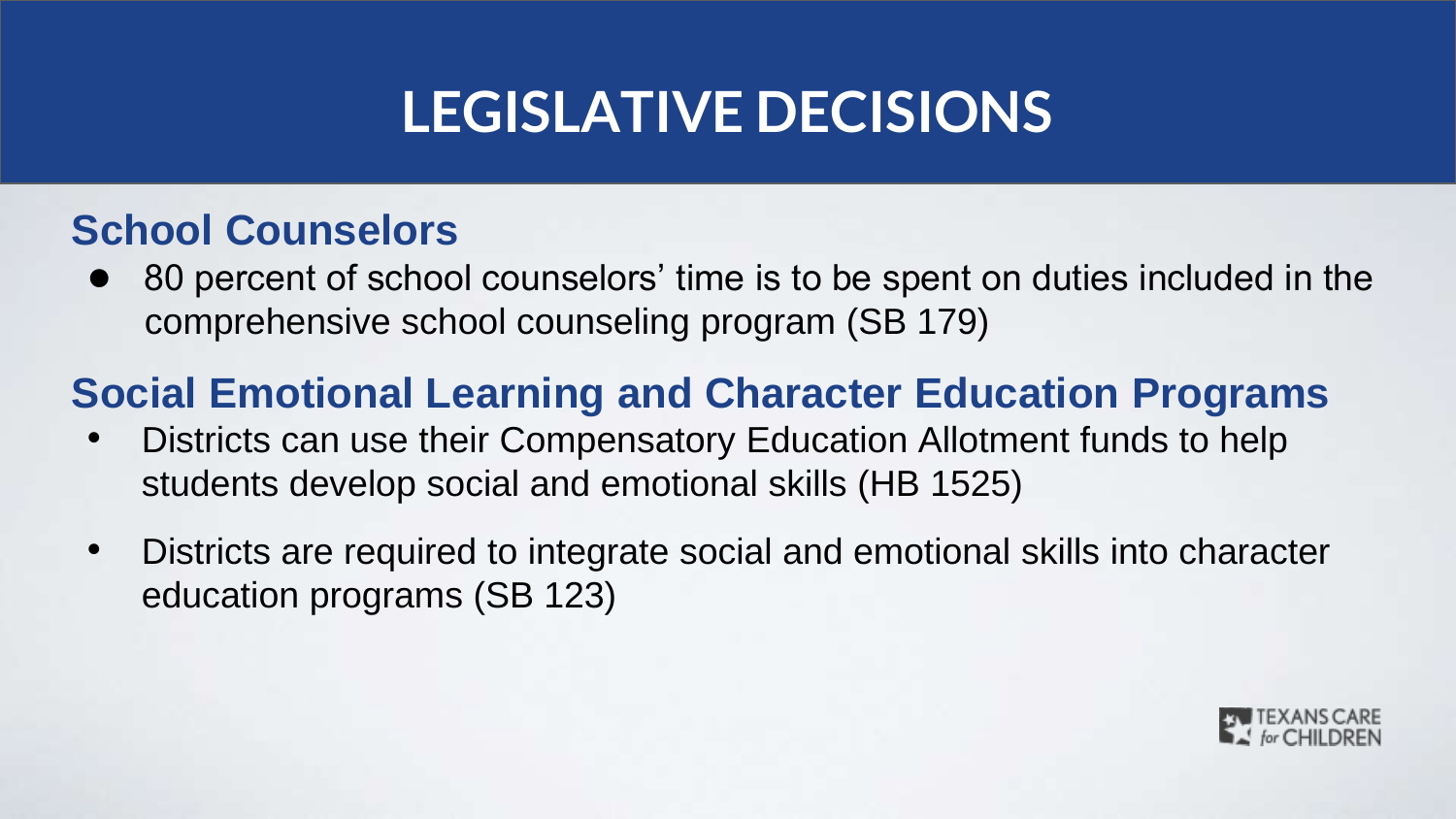#### **Bullying Prevention**

District bullying prevention policies must include a focus on:

- School climate
- Building healthy relationships between students and staff
- Instructing students on relationship skills *(*SB 2050)

#### **Suicide Prevention Crisis Information on Student IDs**

• Student IDs in grades 6-12 must include contact information for crisis services/suicide prevention lifeline number/text (SB 279)

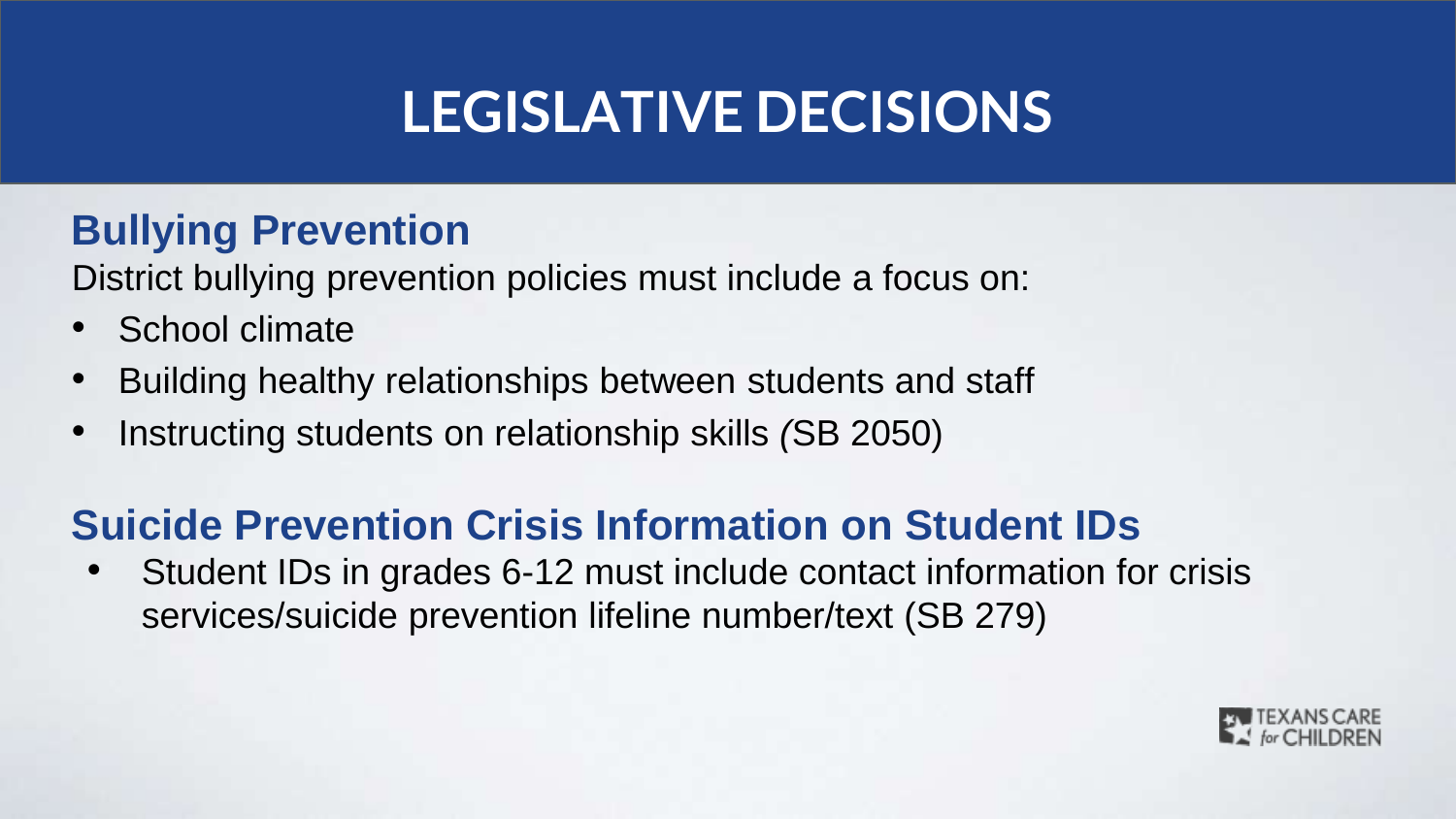#### **Restorative Justice Practices**

• Districts can use their School Safety Allotment funds to support restorative justice practices. (SB 1596)

#### **"Trauma Informed" Shooter Drills**

• School districts required to adopt trauma-informed methods and policies to support the mental health of students when conducting active shooter drills on school campuses (SB 168)

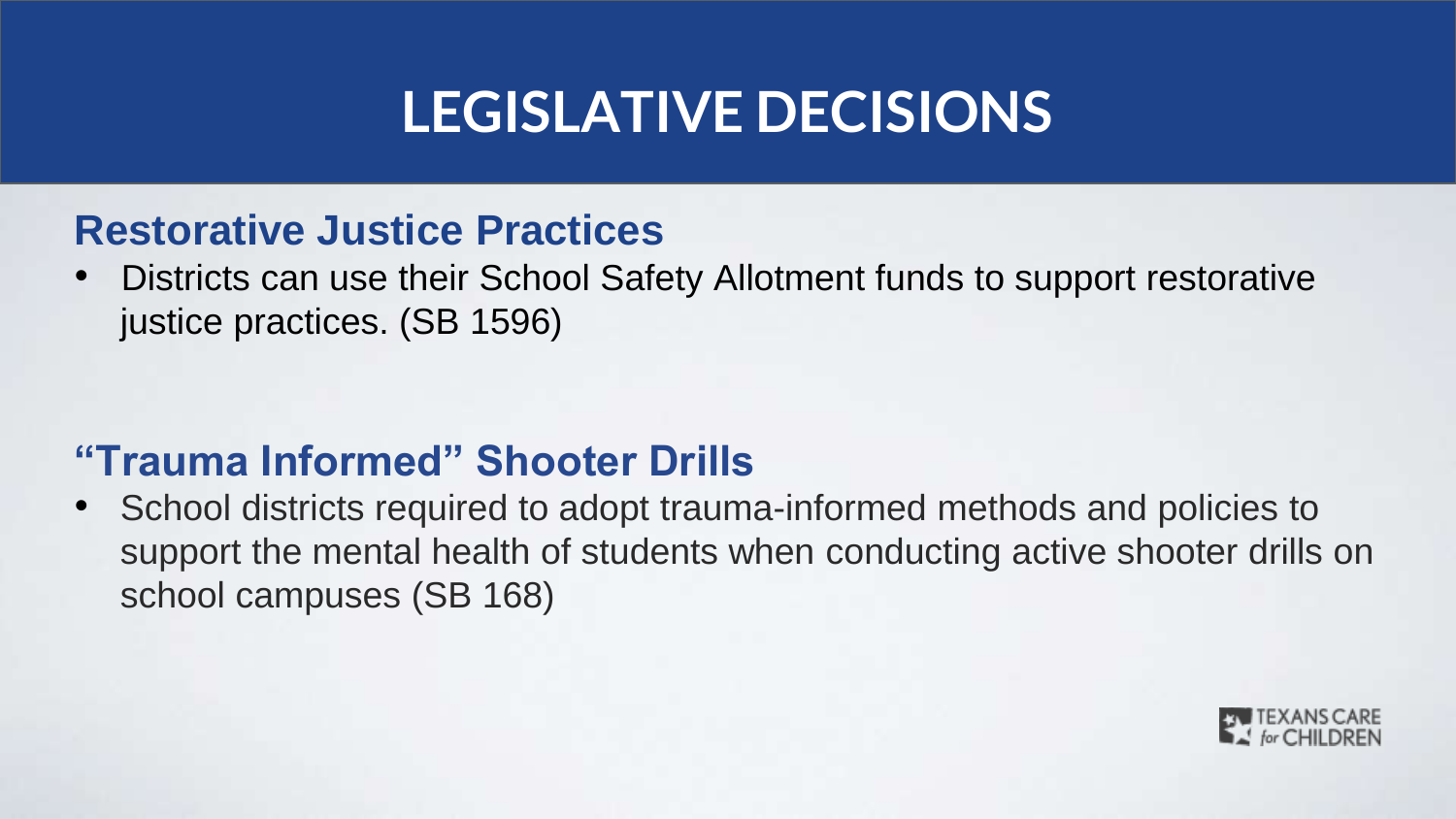#### **Educator Training and Professional Development**

- Educator and principal certification programs must include instruction related to multi-tiered systems of support, positive behavior intervention strategies, school environment, and parent involvement. (HB 159)
- State Board of Educator Certification (SBEC) charged with making recommendations regarding the frequency of trainings on topics that include mental health, trauma, and suicide. School boards required to adopt annual professional development policy that is informed by SBEC recommendations (SB 1267)

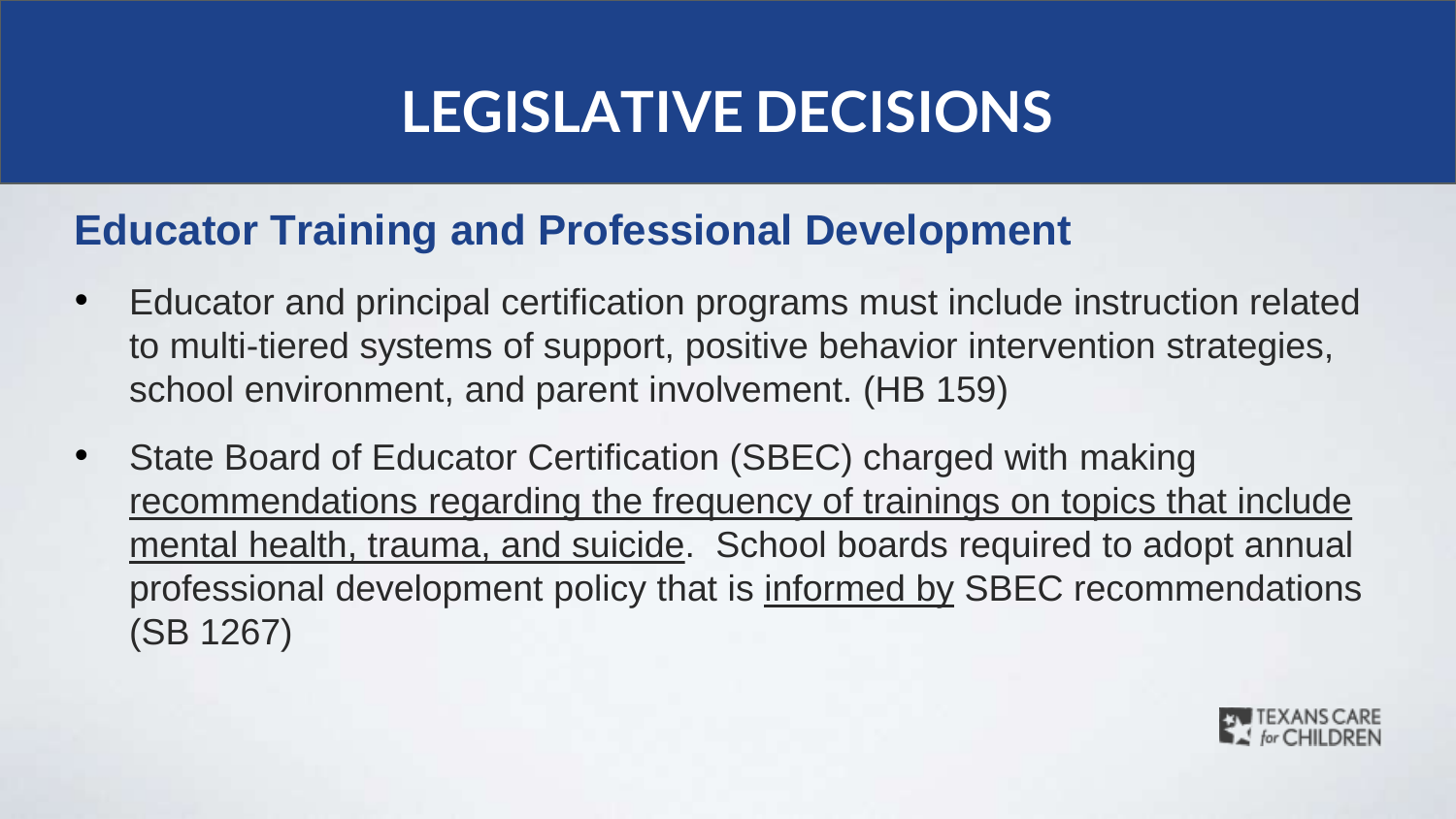#### **Foster Care**

- Increased funding for foster care (2<sup>nd</sup> special session)
- Treatment foster care can be provided to to children over age 10 (SB 1896)
- Residential child-care facilities required to adopt a suicide prevention, intervention, and postvention policy (SB 1896)

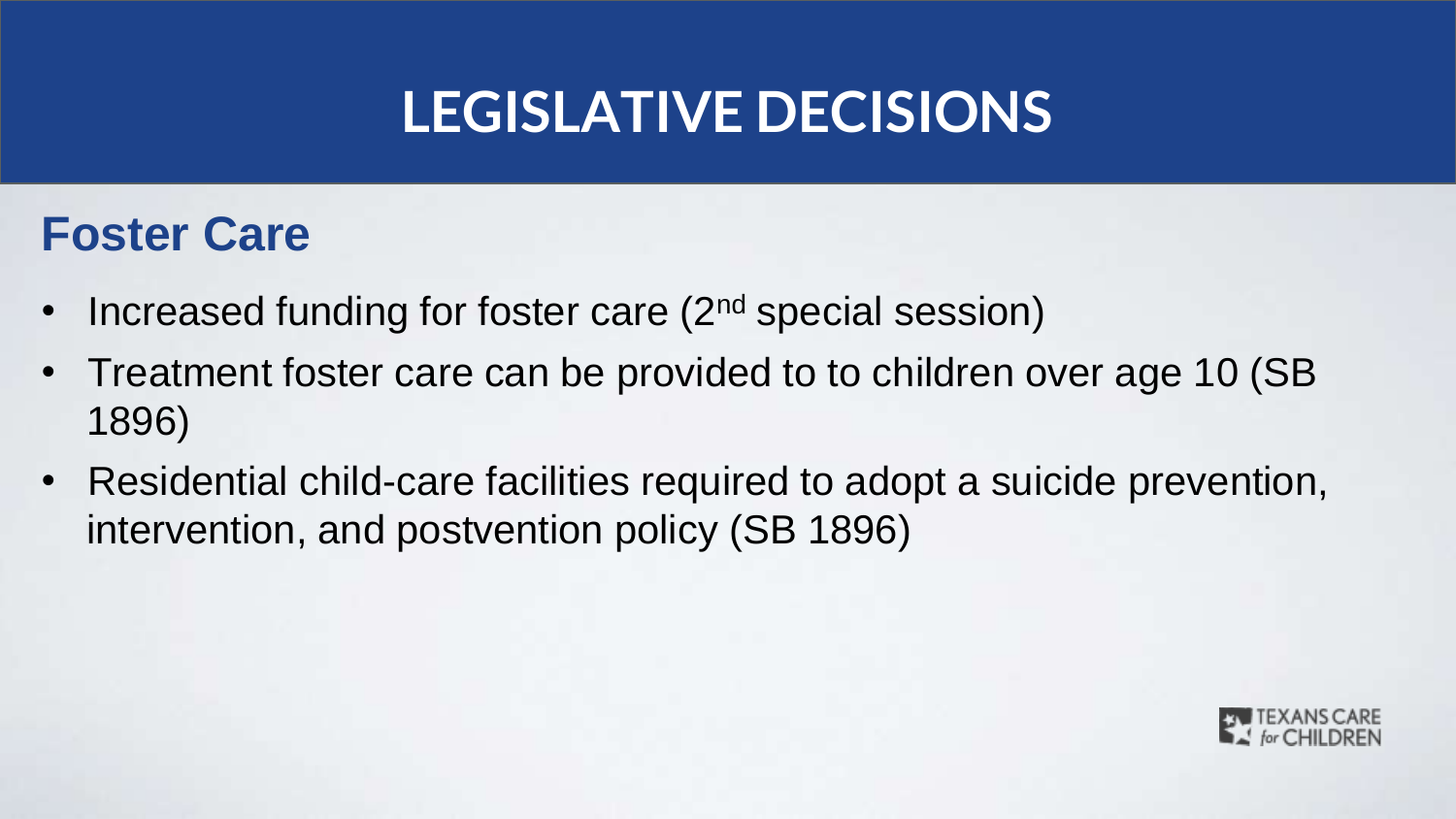#### **Residential Treatment Services (HHSC)**

- HHSC to establish a voluntary certification process for psychiatric residential care facilities serving youth to encourage heightened quality of care standards (HB 3121)
- Families can access residential treatment services through HHSC's Relinquishment Avoidance Program without a referral from DFPS (SB 642)

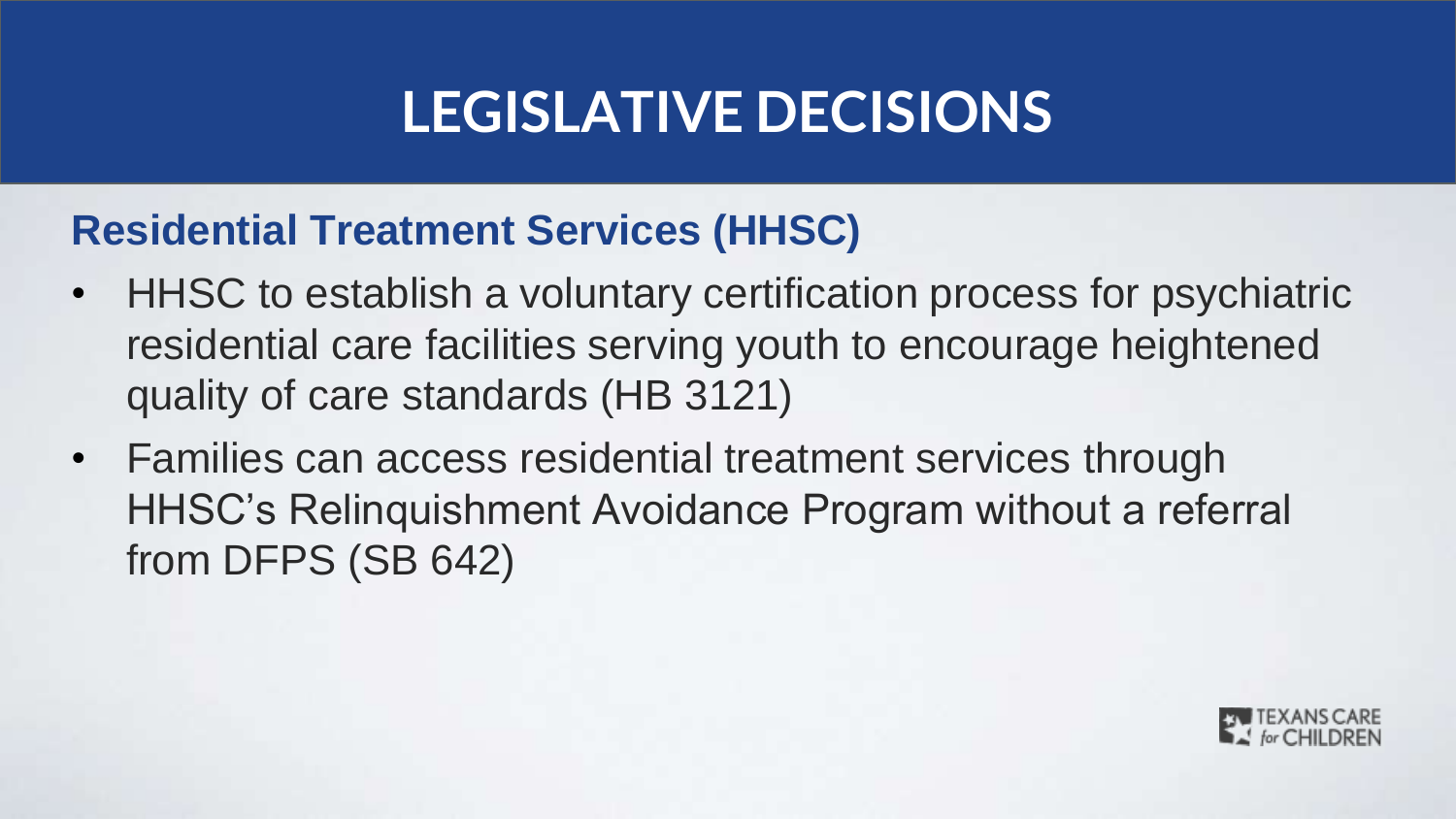#### **Residential Treatment Services (DFPS)**

- DFPS to establish a protocol to prevent the youth from aging out of a residential treatment center (HB 700)
- Texas Supreme Court's Children's Commission and DFPS to study and recommendations related to oversight of and best practices for residential treatment center (SB 1575)
- DFPS required to conduct pilot project to develop more Qualified Residential Treatment Programs (QRTPs) meeting federal guidelines (SB 1 budget rider)

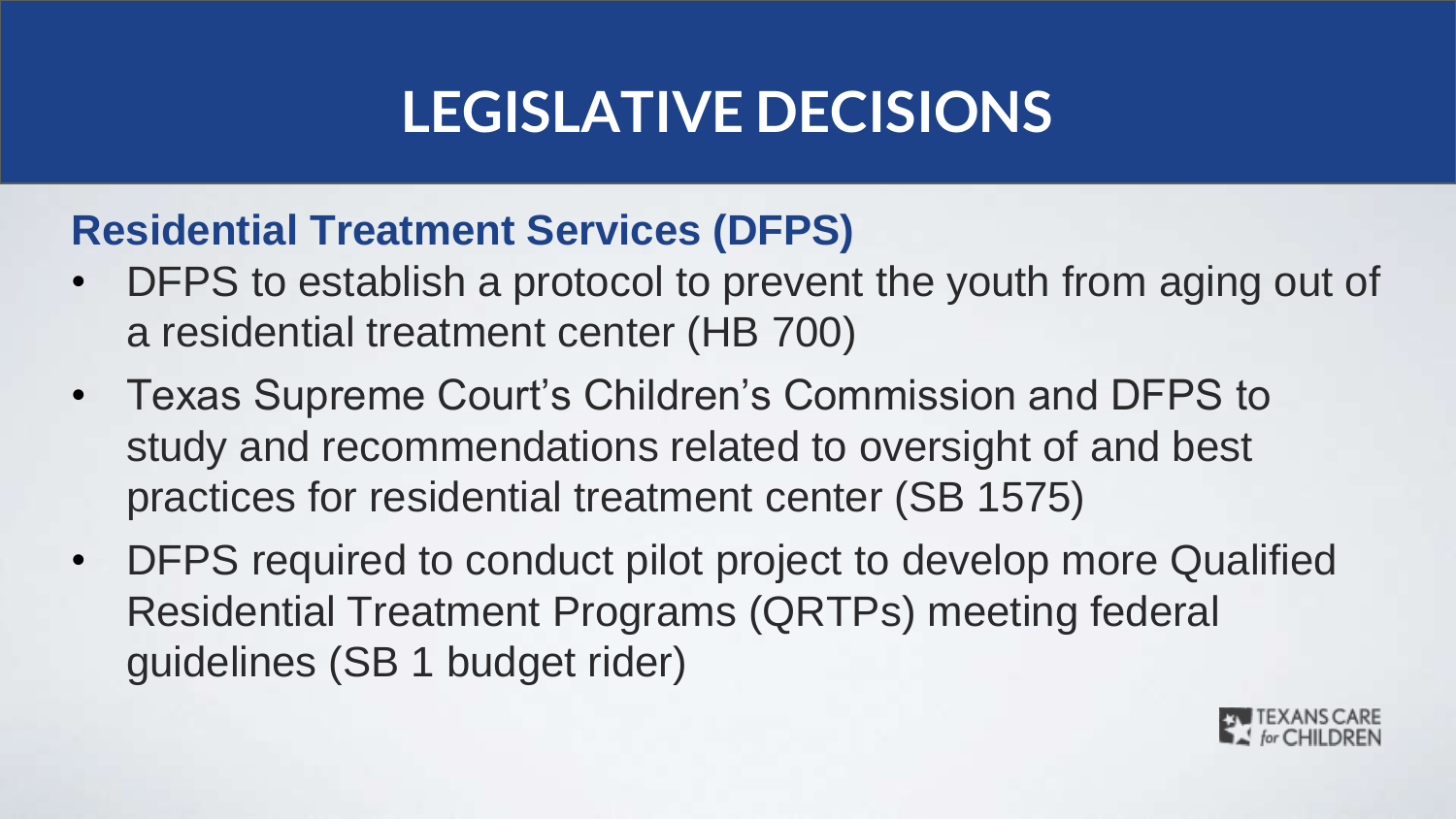**School District Requirements Related to Mental Health**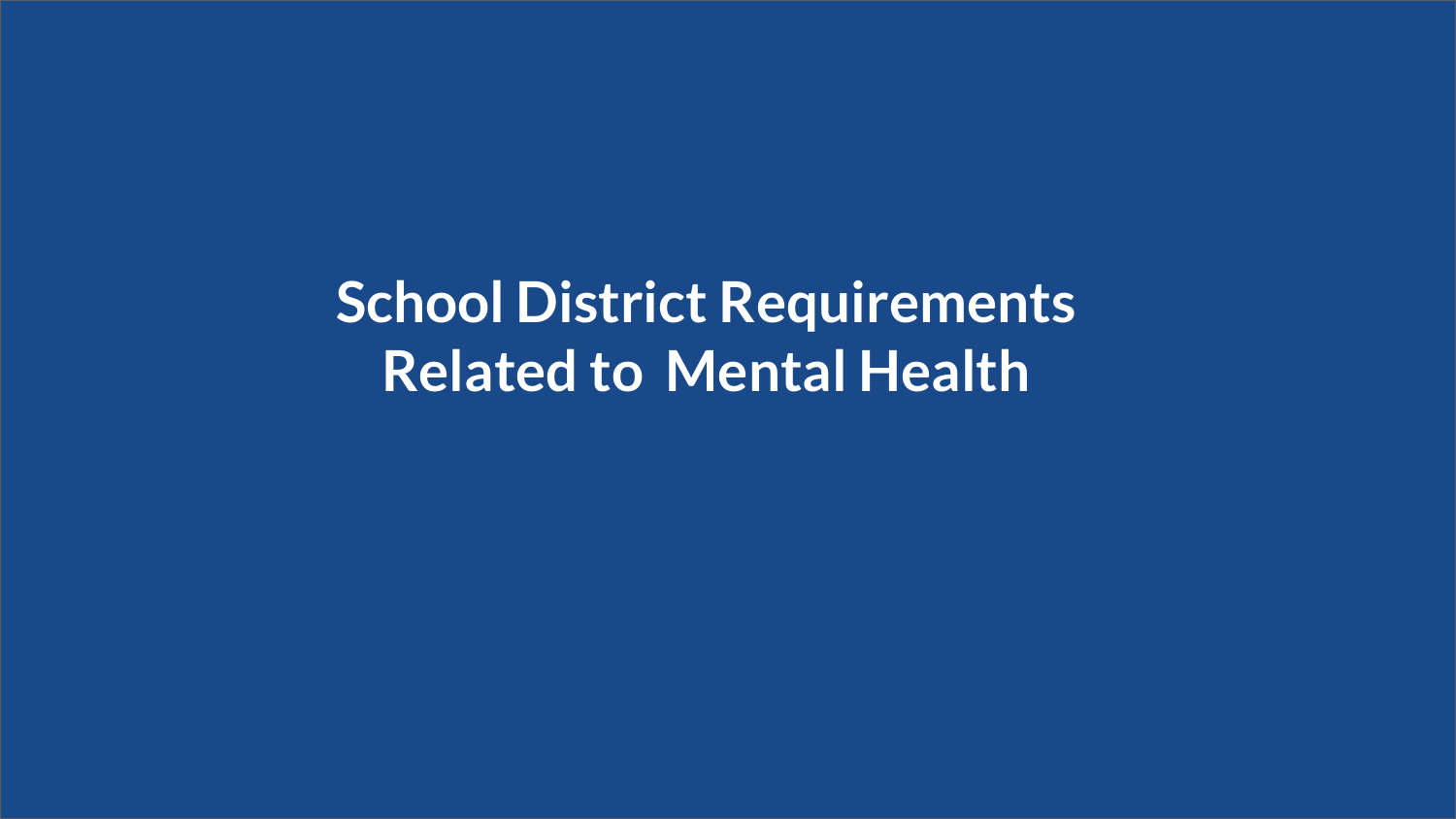### **STATUTORY COMPONENTS OF SCHOOL MENTAL HEALTH**

- Safe, Supportive, and Positive School Climate
- Building Skills Related to Managing Emotions, Positive Relationships, and Responsible Decision-making
- Early Mental Health Prevention and Intervention
- Substance Abuse Prevention and Intervention
- Suicide Prevention, Intervention, and Postvention
- Grief and Trauma Informed Practices
- Positive Behavior Interventions and Supports
- Positive Youth Development **Texas Education Code § 38.351**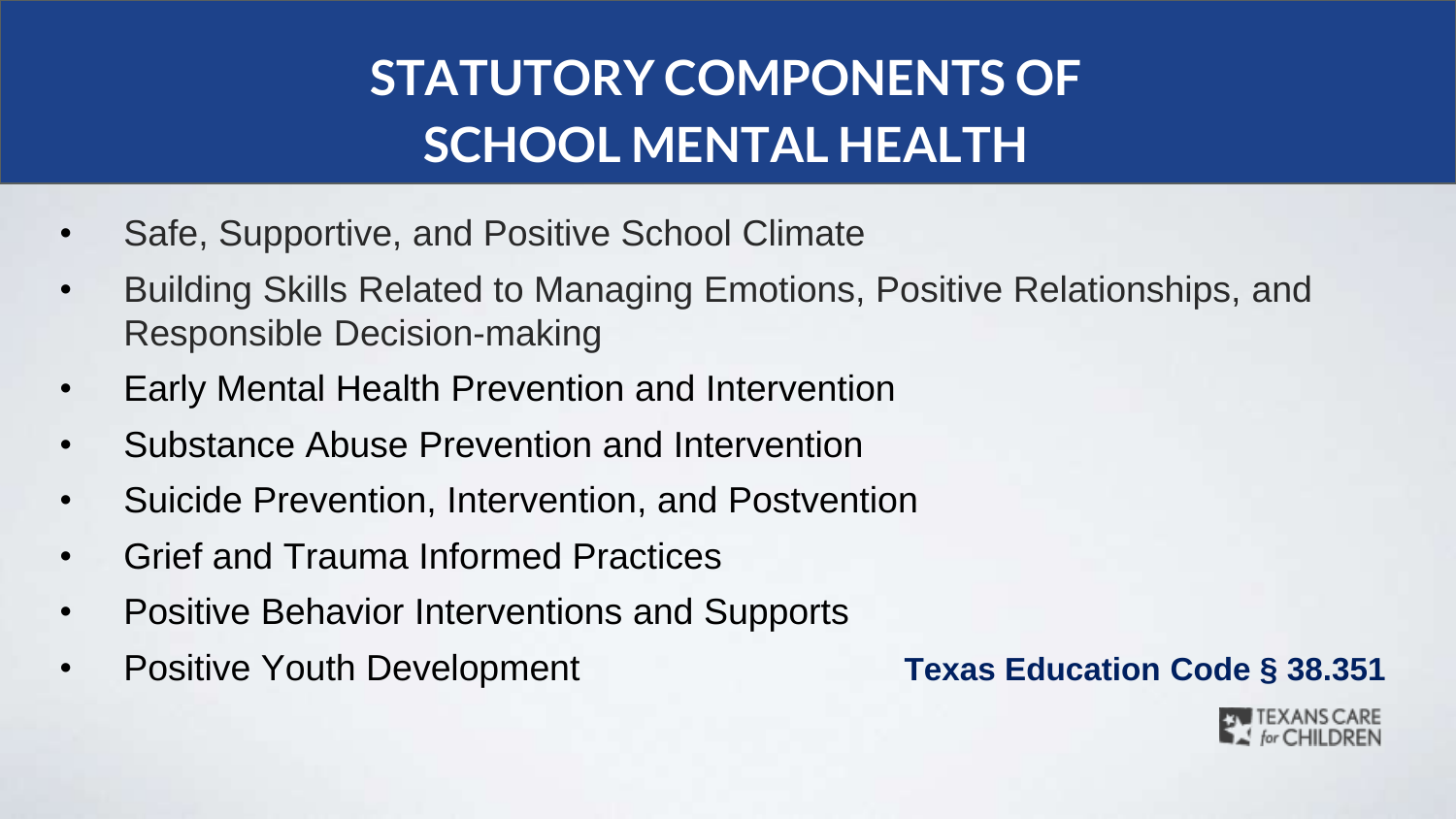### **STATUTORY COMPONENTS OF SCHOOL MENTAL HEALTH**

Texas Education Code § 38.351: School districts are required to:

- Develop practices and procedures concerning each component of school mental health (may address multiple areas together)
- Set out available counseling alternatives for a parent or guardian to consider when their child is identified as possibly being in need of early mental health or substance abuse intervention or suicide prevention
- Have procedures to support the return of a student to school following hospitalization or residential treatment for a mental health condition or substance abuse

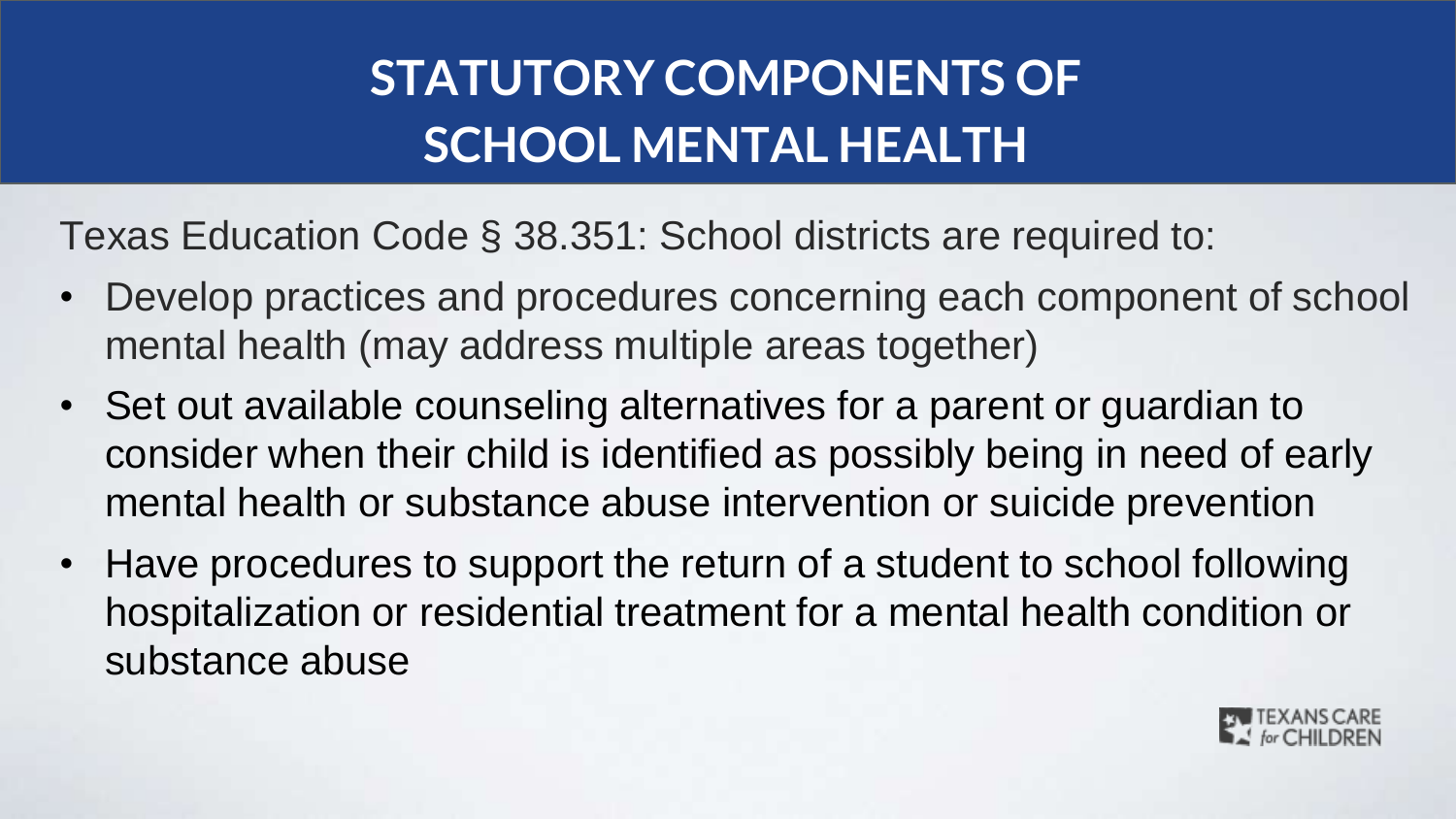### **SAFE AND SUPPORTIVE SCHOOL PRACTICES**

District-based multidisciplinary teams responsible for developing and implementing practices in each campus that provide for:

- Physical and psychological safety
- Multi-tiered support system that addresses school climate, the social and emotional domain, and behavioral and mental health
- Conducting behavior risk/threat assessments and providing appropriate interventions
- Acting in accordance with the district's practices/procedures related to:
	- Suicide prevention
	- Substance use prevention and intervention

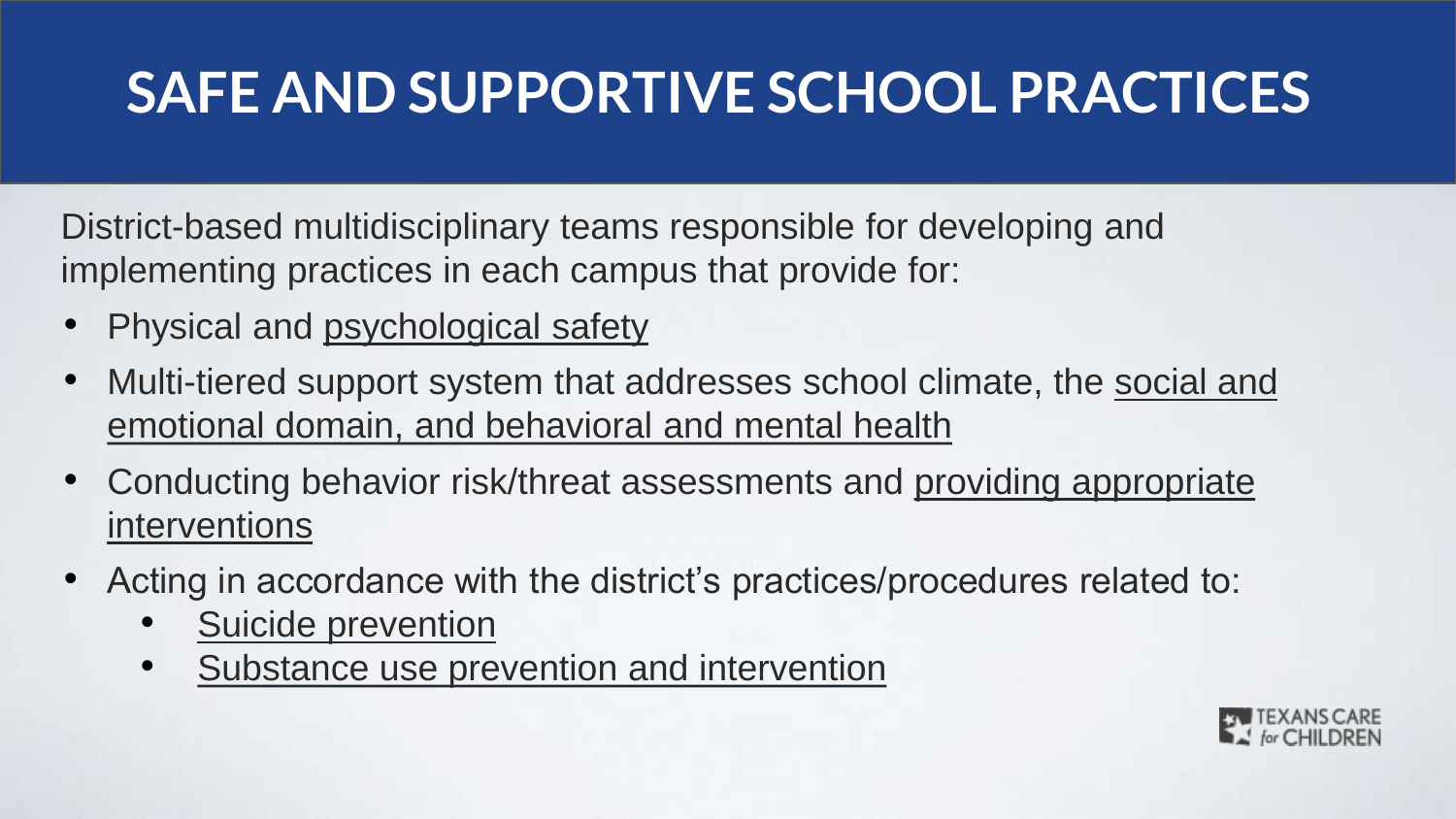### **TRAINING**

#### **Suicide Prevention**

Districts are required to provide suicide prevention training for teachers, school counselors, principals, and all other appropriate personnel.

- Training is required at an elementary school campus only to the extent that sufficient funding and programs are available.
- Training identified by TEA and HHSC as "best practice" is suggested (but not required).

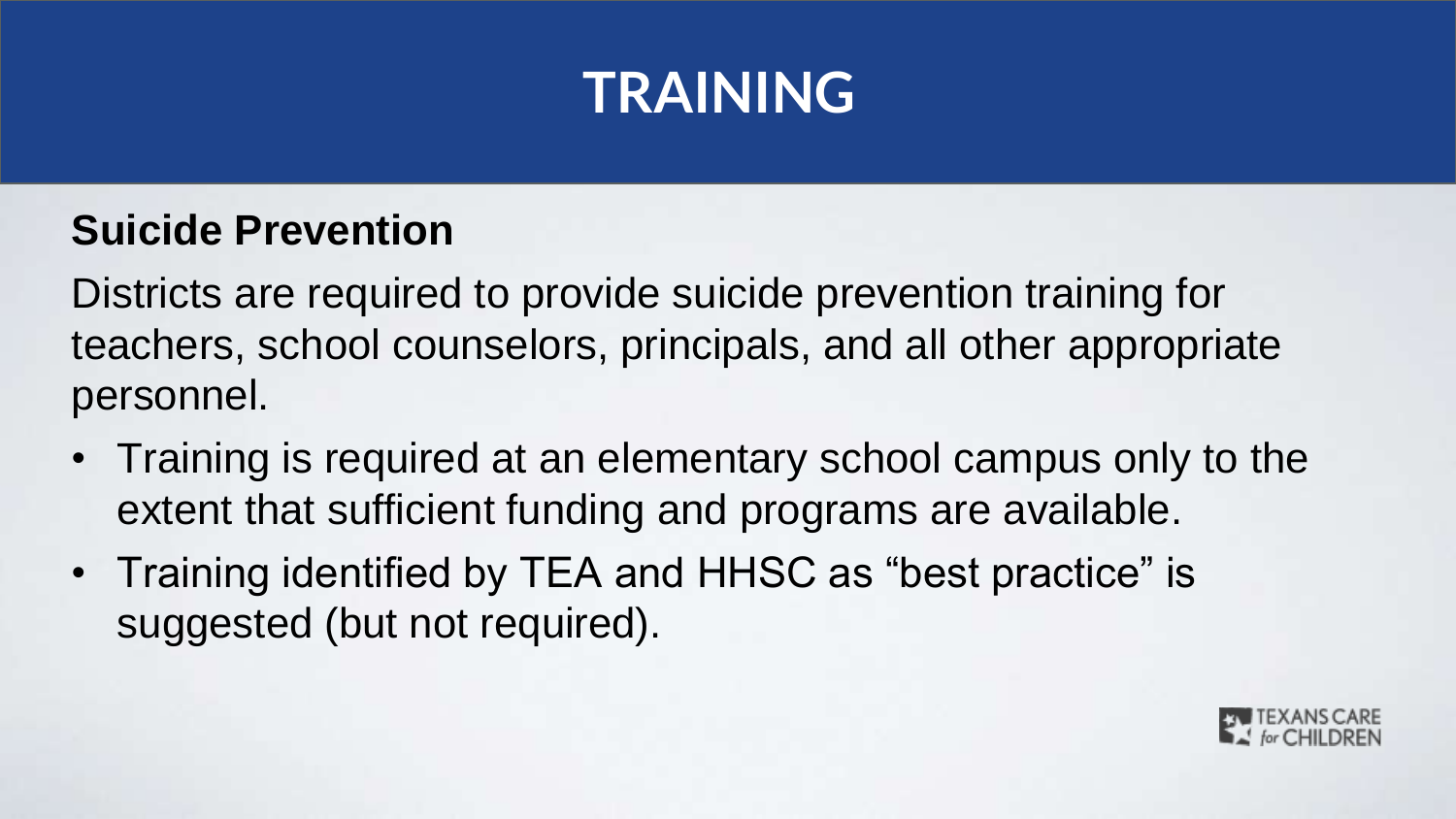## **TRAINING**

#### **Trauma Informed Care**

Districts required to adopt a Trauma Informed Care Policy that includes:

- Increasing staff and parent awareness of trauma-informed care
- Training that addresses how grief and trauma affect student learning and behavior and how evidence-based, grief-informed, and trauma-informed strategies support the academic success of students affected by grief and trauma

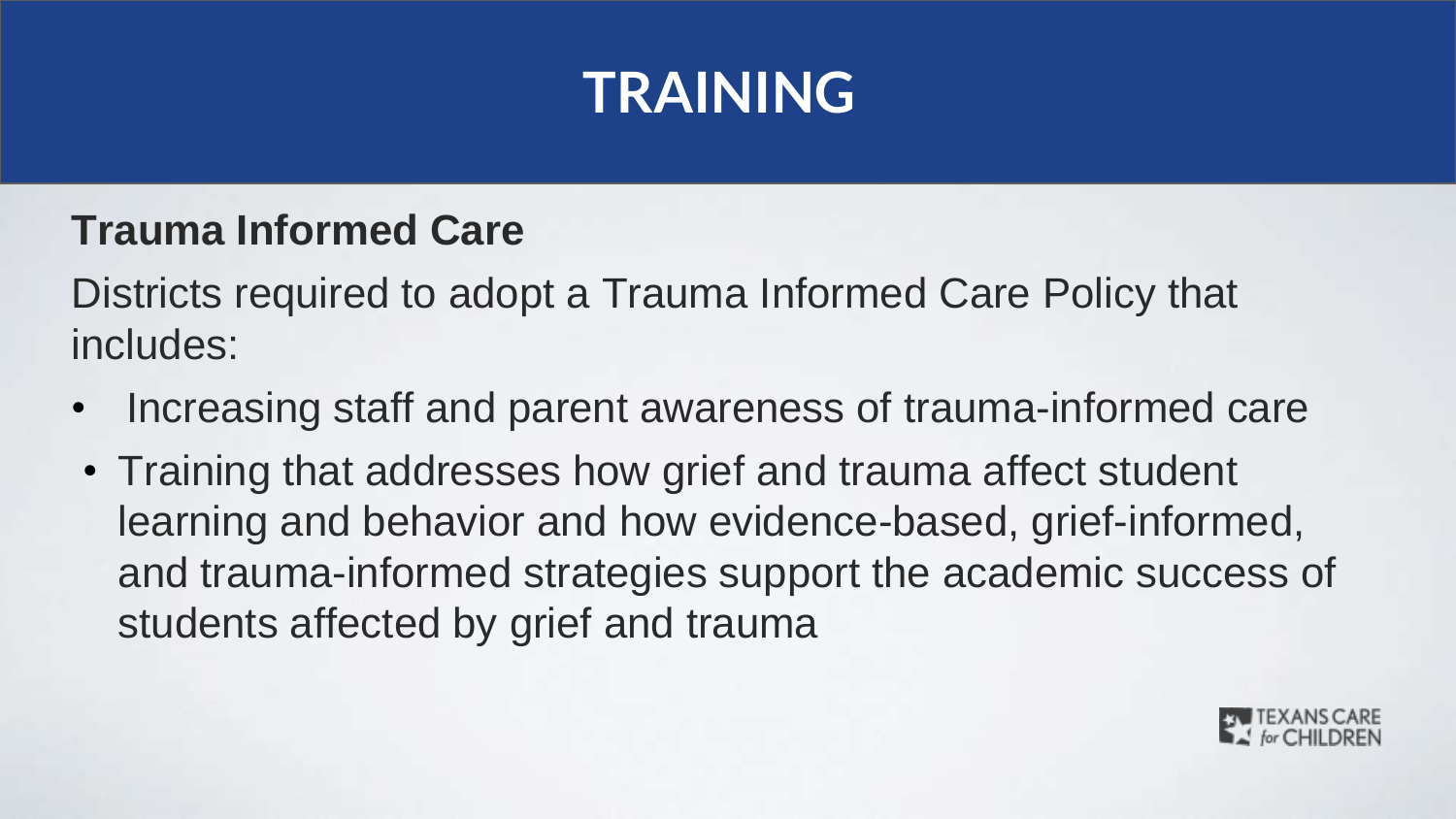### **TRAINING & STUDENT INSTRUCTION**

#### **Dating Violence**

Districts required to adopt a Dating Violence Policy that includes training for teachers and administrators at each district campus that instructs students in grade six or higher.

#### **Bullying Prevention**

Districts required to adopt a Bullying Prevention Policy that includes providing students with periodic instruction on building relationships

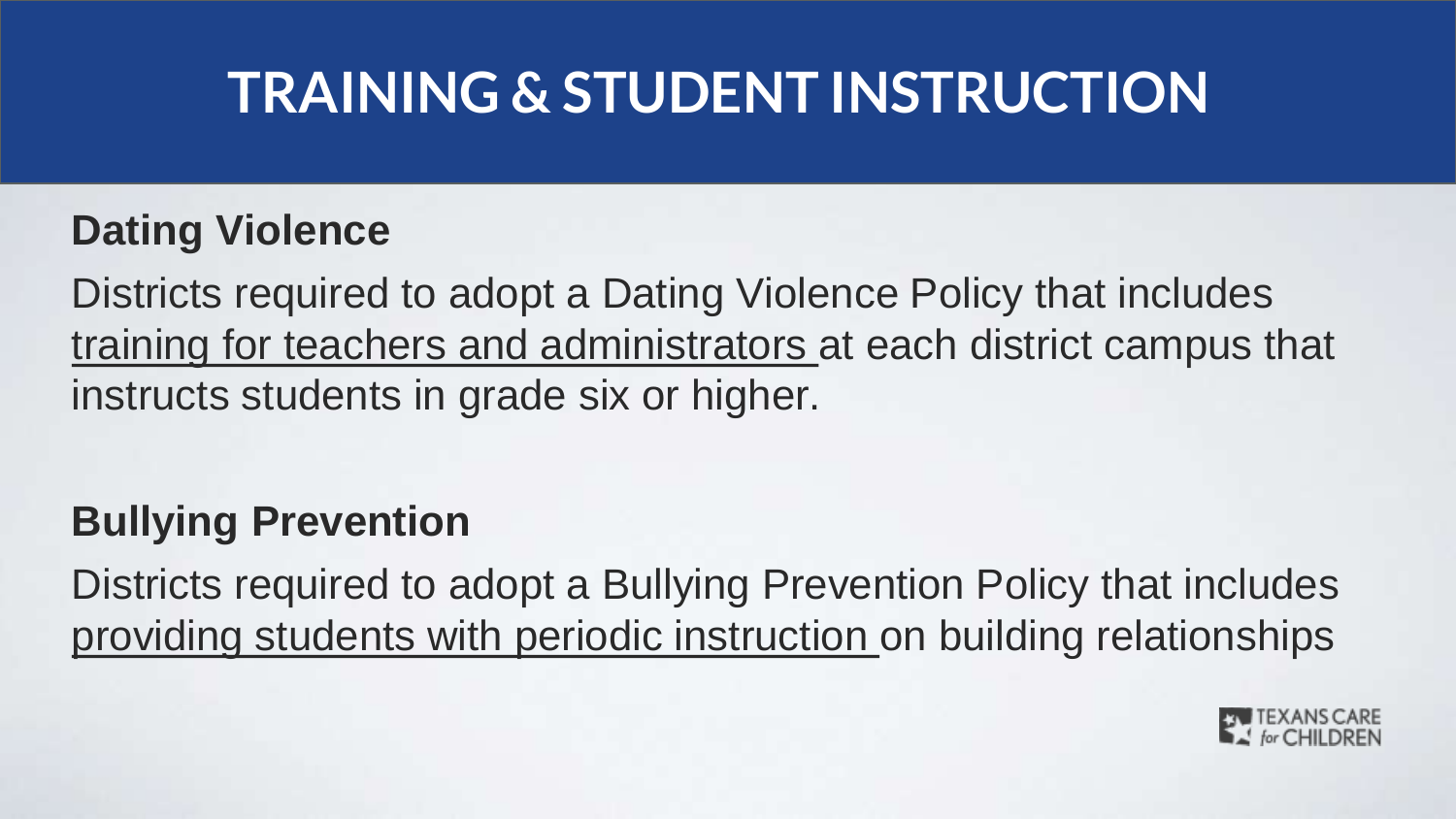## **State Agency Activities Addressing School Mental Health**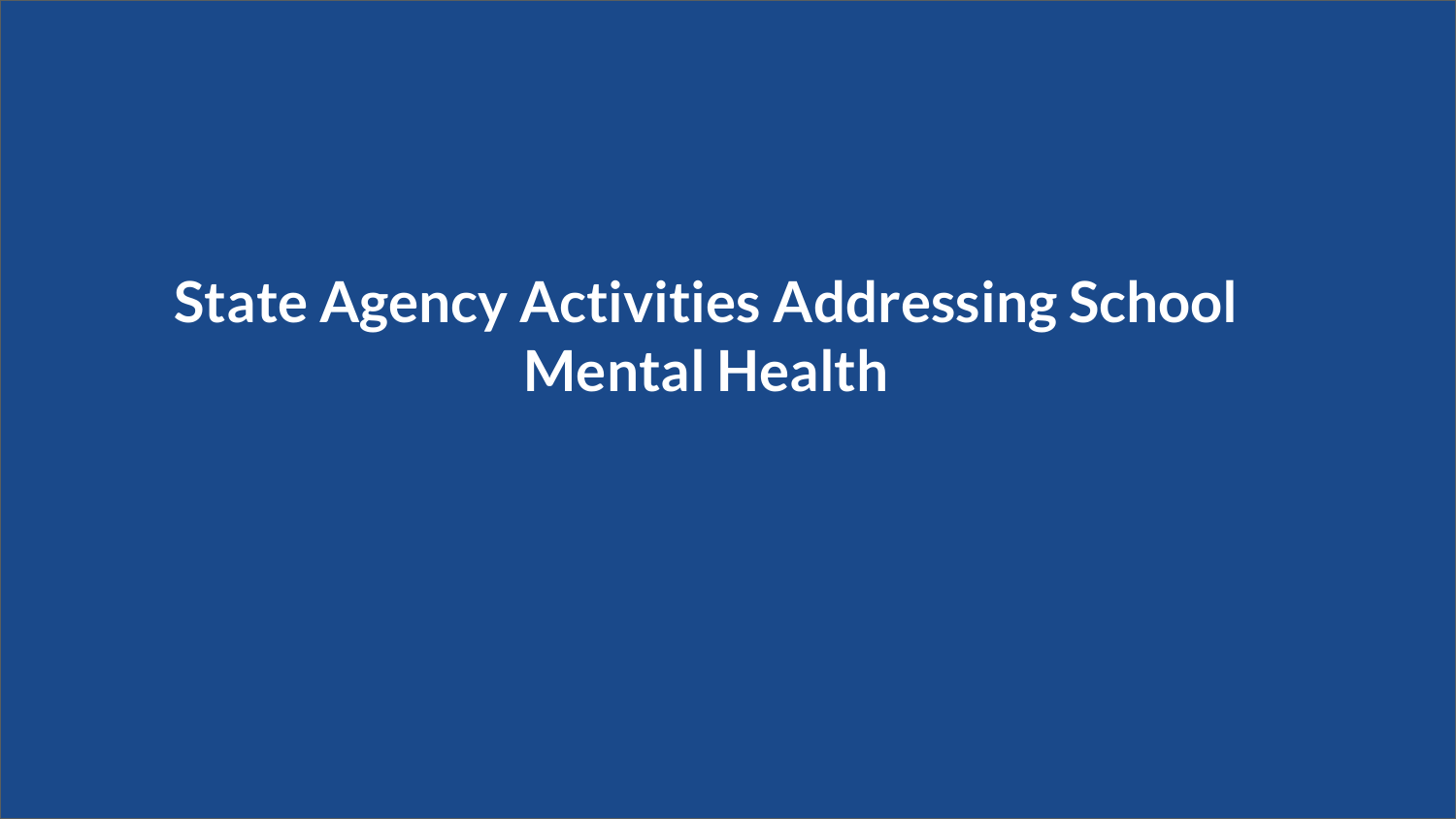### **PRIORITY NEEDS AMONG TEXAS STUDENTS**

TEA: The two biggest issues facing students and schools across Texas as a result of the COVID-19 pandemic are:

- 1. Learning loss
- 2. Mental health challenges

*- TEA's State Plan for ESSER Funds Submitted to U.S. Dept. of Education June 2021 <https://oese.ed.gov/files/2021/06/Texas-ARP-ESSER-State-Plan.pdf>*

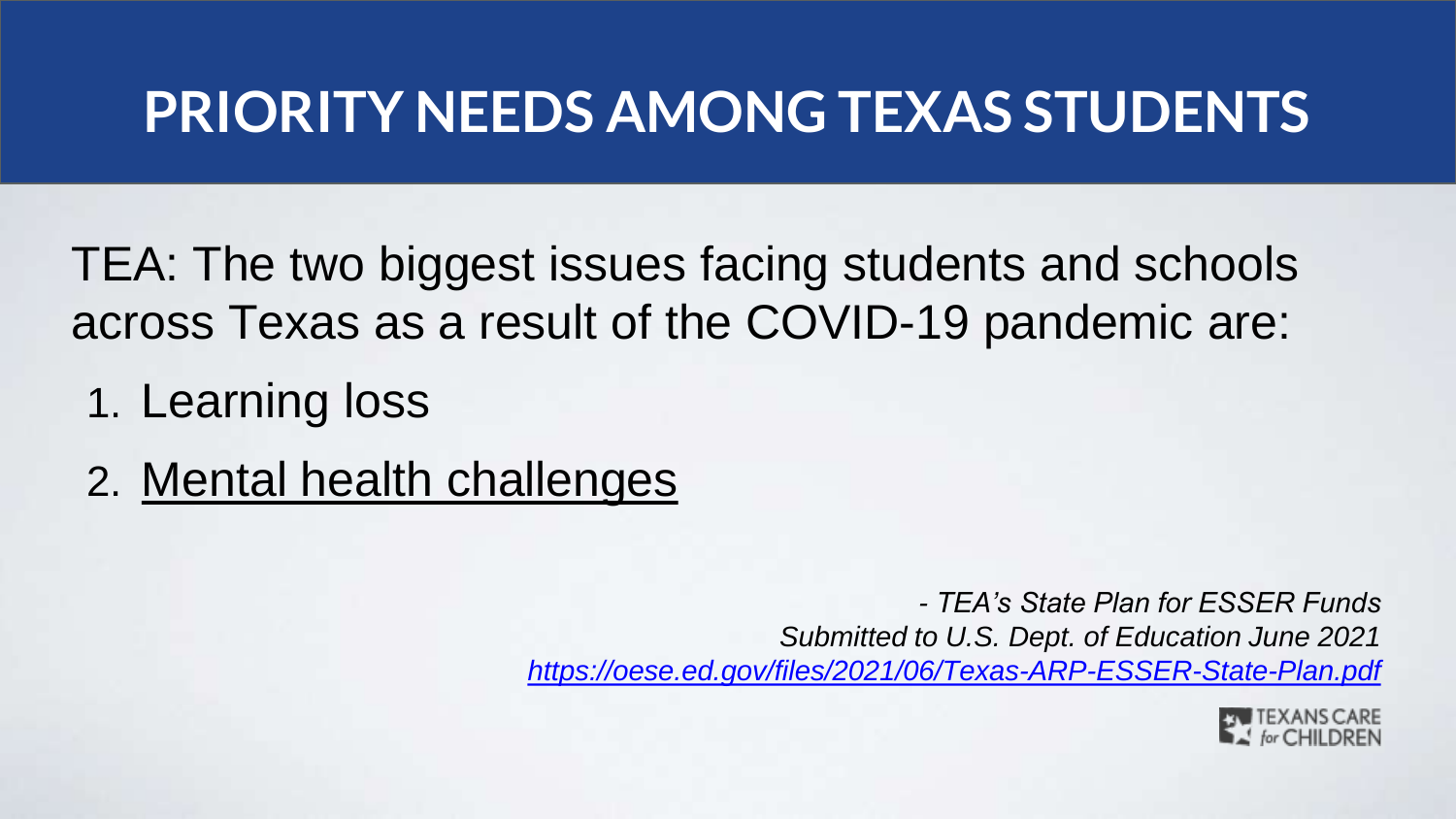### **FEDERAL COVID-RELIEF FUNDS**

#### **TEA's State Plan for Use of ESSER Funds**

- Guidance on maximizing mental health professionals on their campuses
- Guidance on implementing evidence-based practices that help students improve their ability to respond to the stresses caused by the pandemic
- Trauma-informed teacher training modules and supports for teachers.
- Building out the Safe and Supportive Schools Framework to help LEAs assess needs within their schools and identify resources to fill gaps
- Addressing mental health needs resulting from the pandemic among students with disabilities.

While TEA lists these activities in its state ESSER plan, the Legislature directed the agency to use federal funds for accelerated learning strategies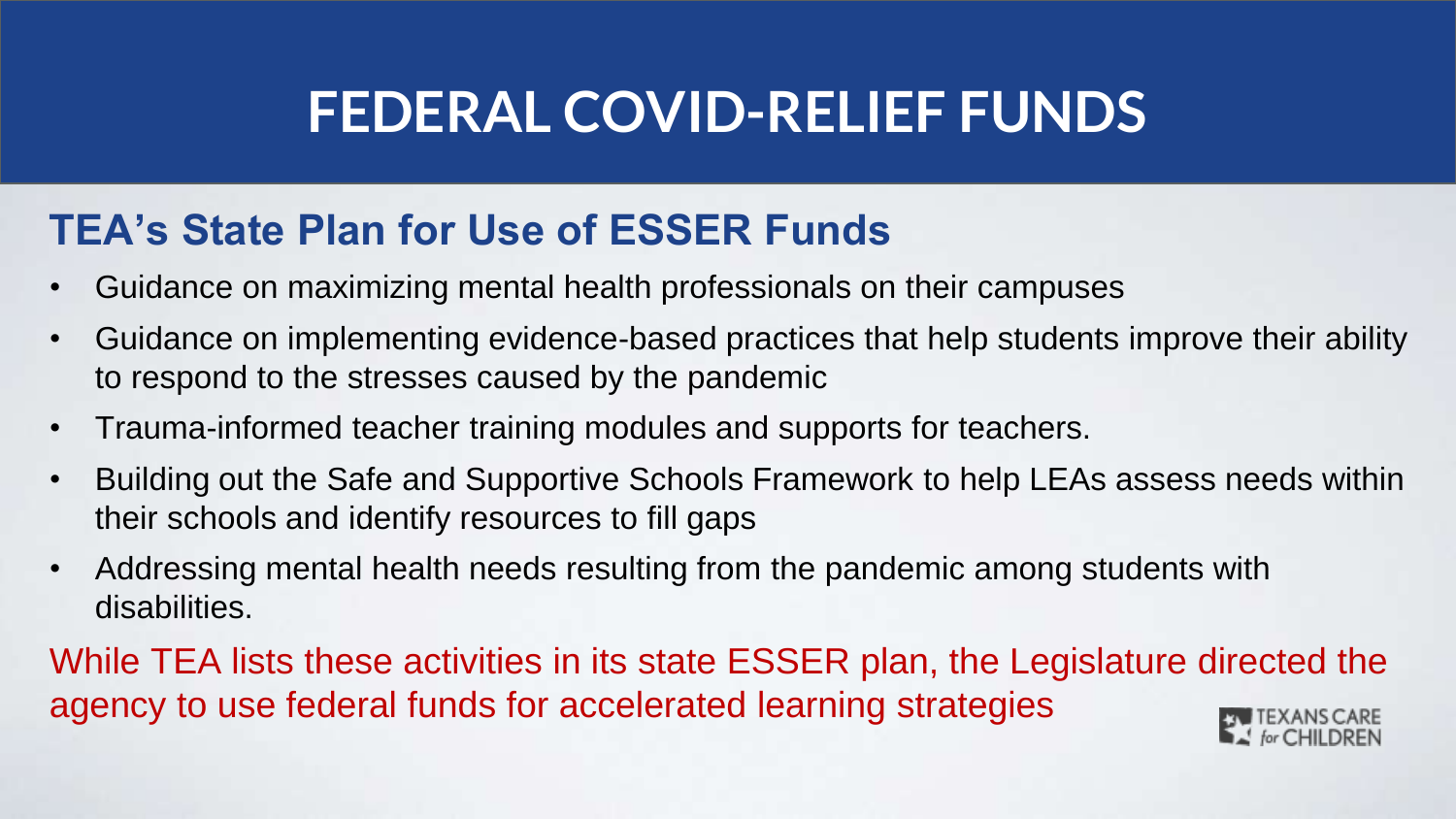#### **Texas School Mental Health Framework**

**Essential Elements for a Safe and Supportive School** 

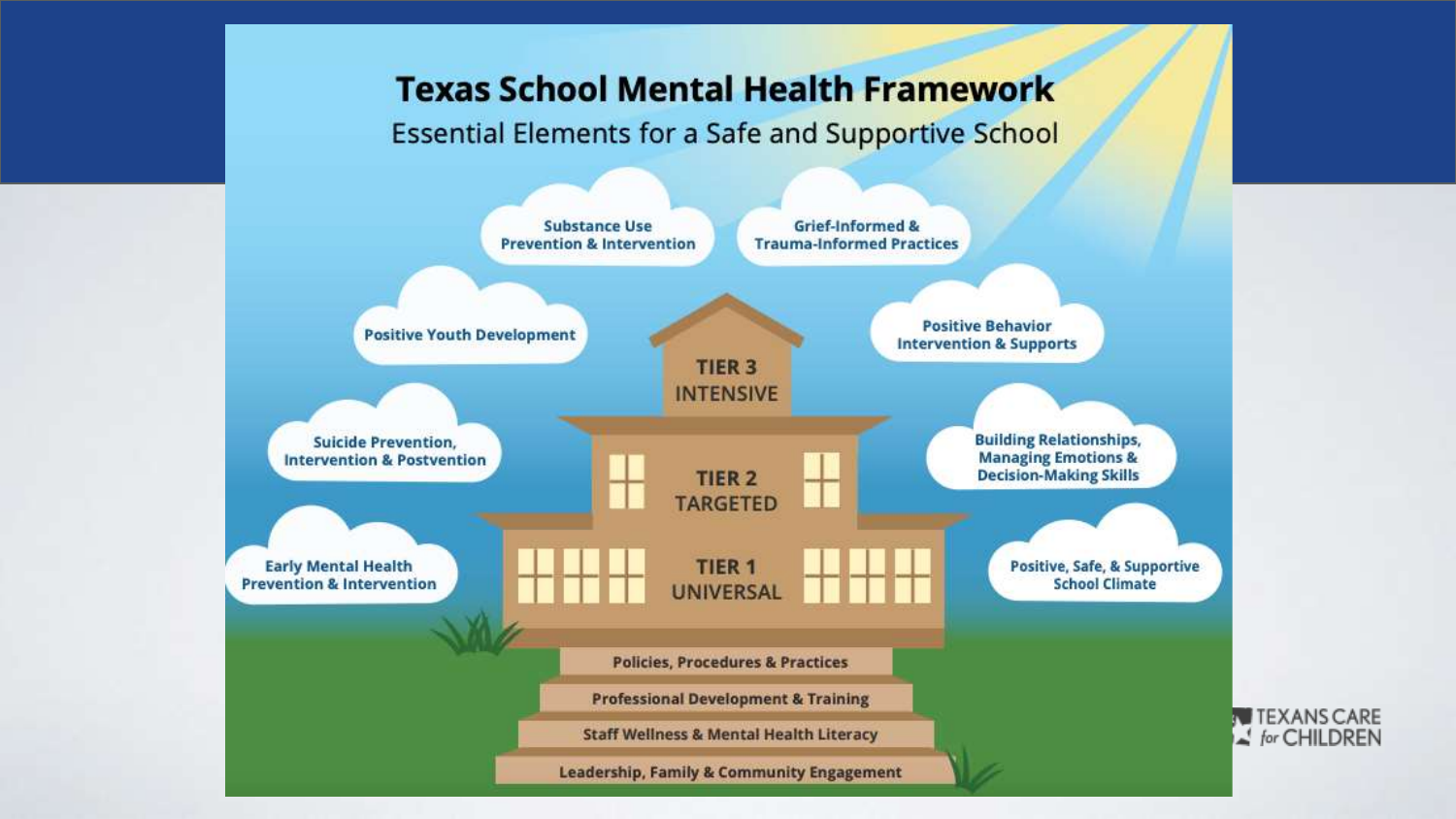### **Texas School Mental Health Framework**

#### **TEA's Texas School Mental Health Website**

• <https://schoolmentalhealthtx.org/>

#### **Texas School Mental Health Practice Guide and Toolkit**

• <https://schoolmentalhealthtx.org/school-mental-health-toolkit/>

#### Examples of Resources Included:

- Trauma Informed Care Discipline Considerations
- Transition from Facility to Campus
- Return to Home Campus from DAEP
- **Educator Wellness**
- Sample MOUs

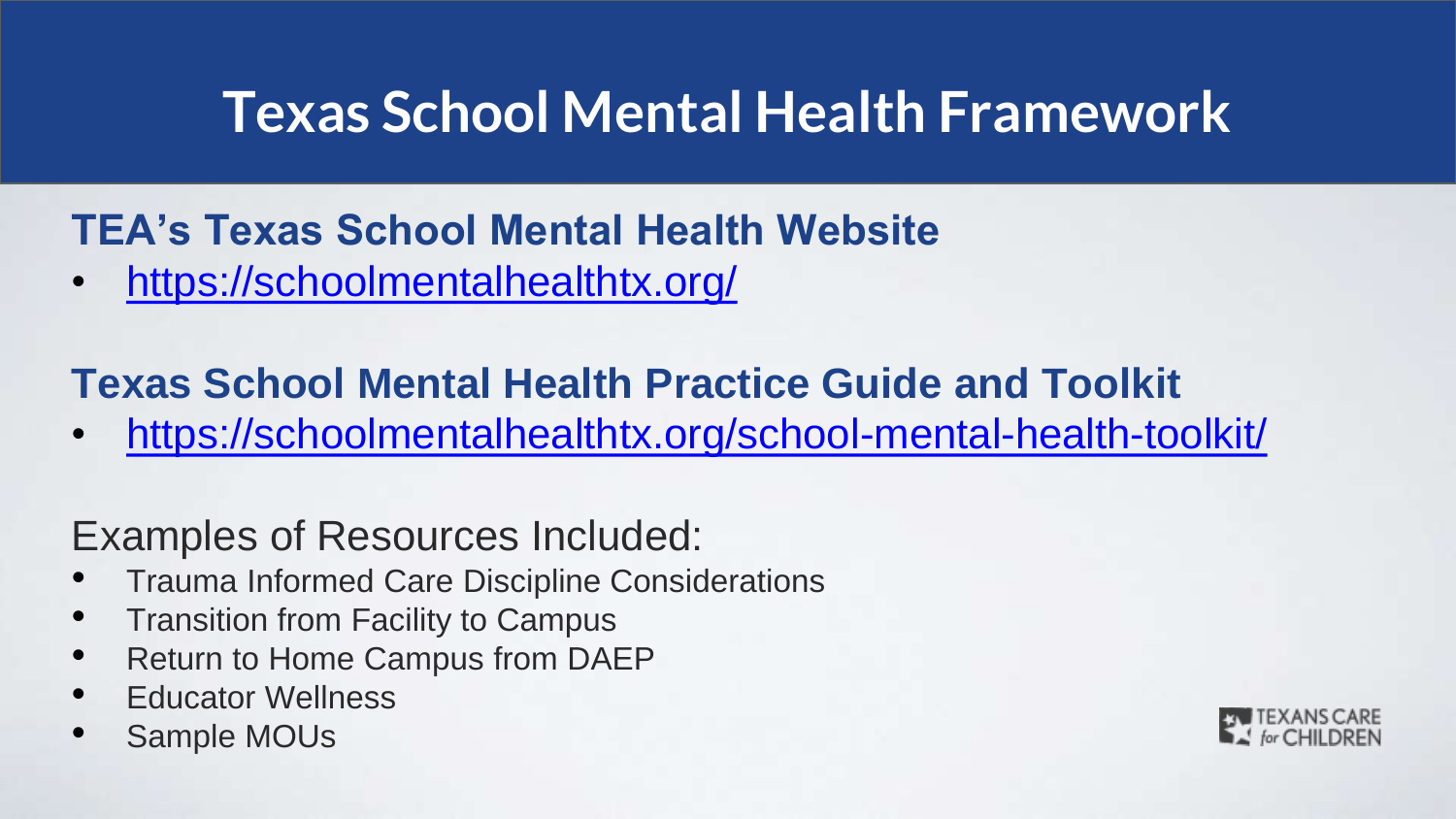### **OTHER STATE/FEDERAL ACTIVITIES**

- [TEA Statewide Plan for School Mental Health](https://tea.texas.gov/sites/default/files/sb11mhsp.pdf)
- Regional and State Mental Health Resource Inventories
- [Task Force on Public School Mental Health Services](https://schoolmentalhealthtx.org/hb-906-task-force/)
- [Project AWARE Texas](https://schoolmentalhealthtx.org/aware-texas/)  federal grants for Advancing Wellness and Resiliency in Education
- **Project RESTORE** trauma-informed training series
- HHSC's System of Care Grant (focusing on schools)
- **[South Southwest Mental Health Technology Transfer Center](https://mhttcnetwork.org/centers/south-southwest-mhttc/school-mental-health) (MHTT)**